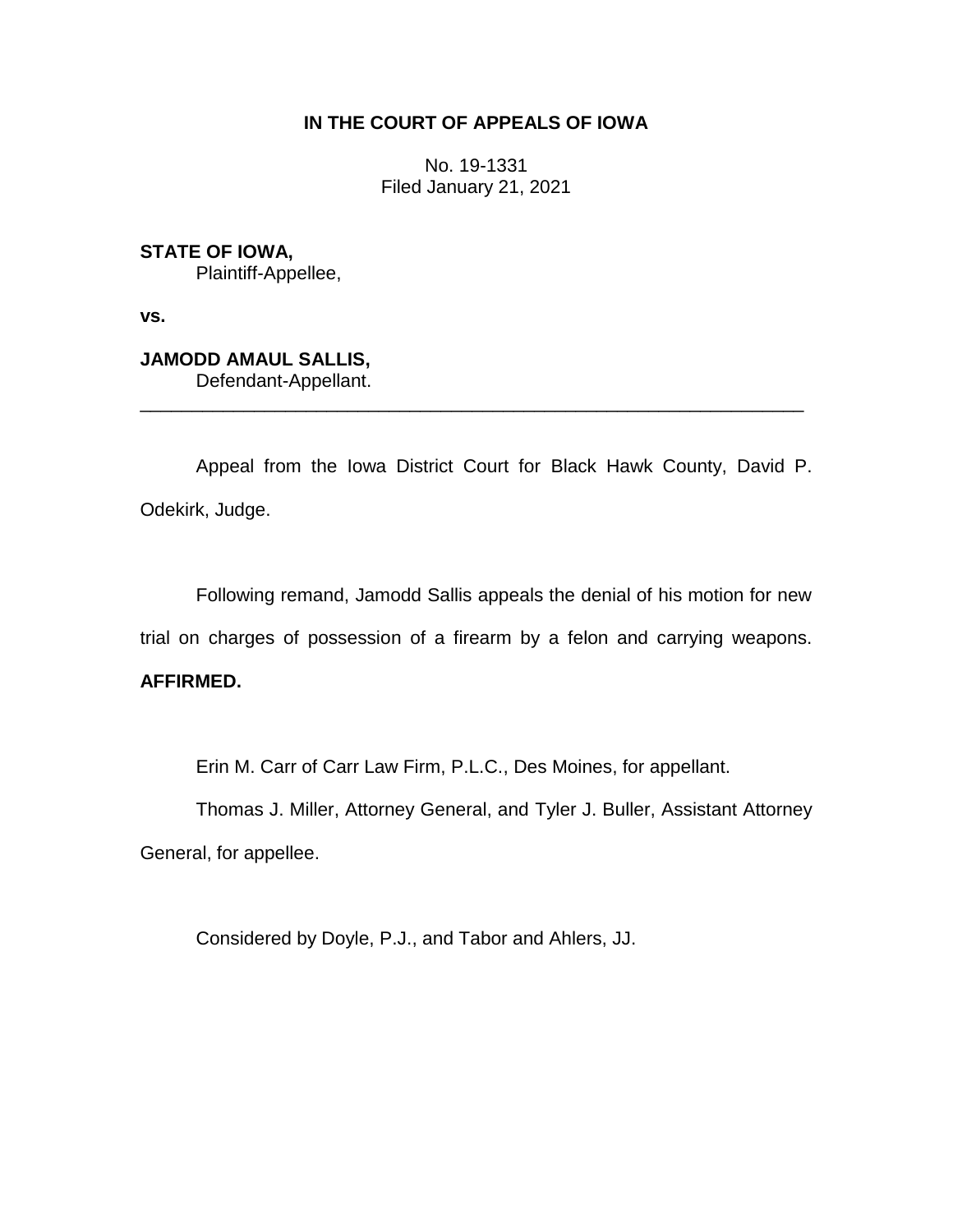## **DOYLE, Presiding Judge.**

A jury found Jamodd Sallis guilty of possession of a firearm by a felon and carrying weapons. On direct appeal, this court determined sufficient evidence supported the possession conviction. *State v. Sallis*, No. 17-1842, 2019 WL 325019, at \*2-3 (Iowa Ct. App. Jan. 23, 2019). However, we vacated the denial of Sallis's motion for new trial and remanded to the district court to reconsider the motion under the weight-of-the-evidence standard. *Id.* at \*3-4. On remand, the district court determined the verdict is not contrary to the weight of the evidence and denied the motion for new trial.

Sallis appeals the denial of his motion for new trial. We review rulings on motions for new trial for abuse of discretion. *See State v. Shanahan*, 712 N.W.2d 121, 135 (Iowa 2006). Our "review is limited to a review of the exercise of discretion by the trial court, not of the underlying question of whether the verdict is against the weight of the evidence." *State v. Reeves*, 670 N.W.2d 199, 203 (Iowa 2003). Because a motion for new trial alleging the verdict is against the weight of the evidence concedes sufficient evidence to support the jury's verdict, a motion for new trial should be granted only in extraordinary cases when "the evidence preponderates heavily against the verdict rendered." *State v. Ary*, 877 N.W.2d 686, 706 (Iowa 2016).

The district court properly exercised its discretion in denying Sallis's motion for new trial. At a hearing following remand, the district court noted that three witnesses testified that they observed Sallis with a gun. The court found these witnesses' observations more credible than the testimony of defense witnesses who denied seeing Sallis with a gun. The court also noted that the "defense

2